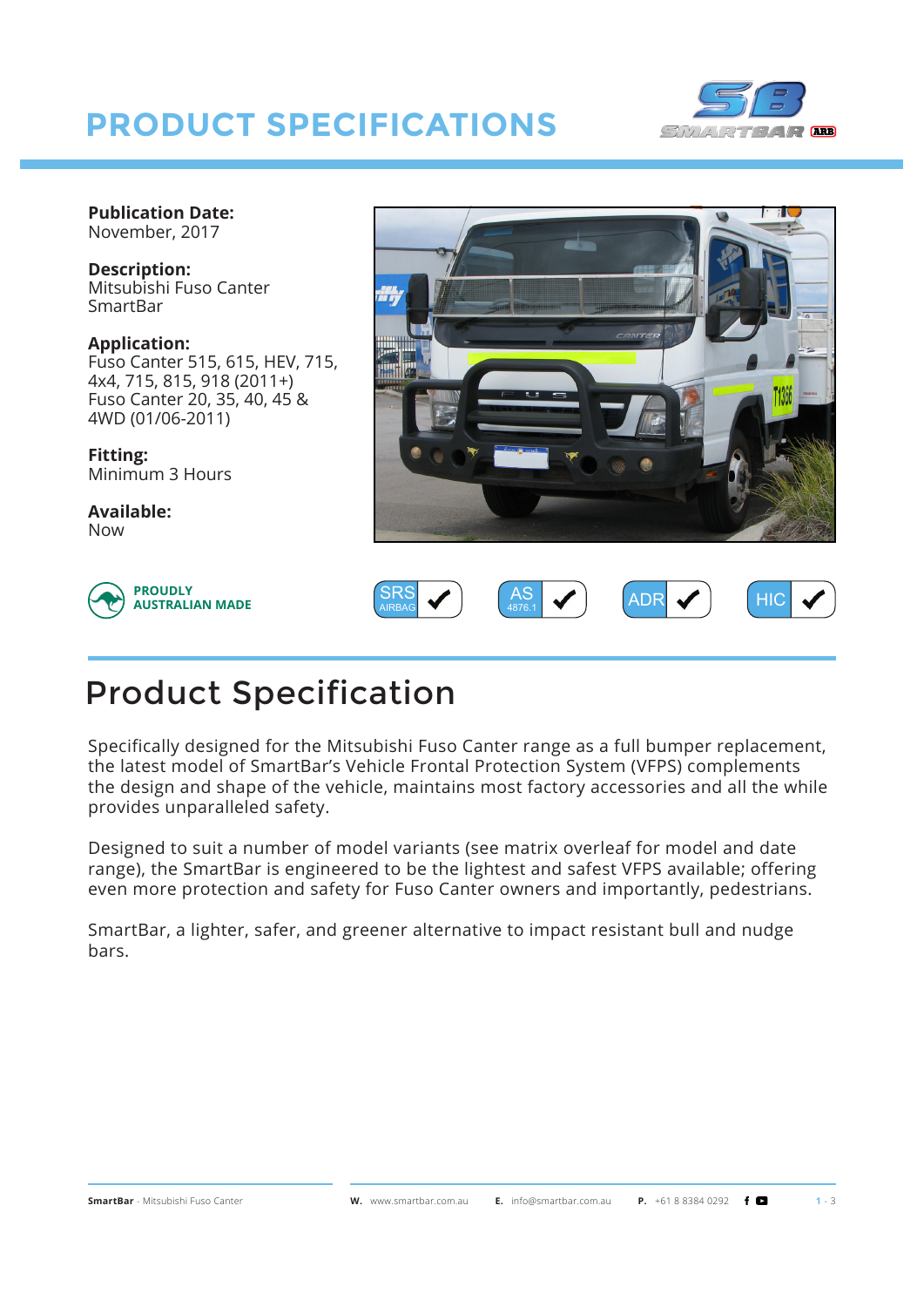

## **Protection & Styling Characteristics:**

- Meets full Australian Standard AS 4876.1-2002. Including 3.2 Road User Protection
- Weight savings provide improved fuel economy and reduced tyre, suspension and brake wear when compared to other alternatives
- Total bar and bracket weight of **42kg**
- Air Bag Compatible
- Bumper replacement, easily fitted
- Superior frontal protection, due to the impact absorbing hollow construction
- Supplied with durable, clear lens Indicator/Parker lights
- Optional LED Indicator/Parker light upgrade available
- Does not accept original vehicle fog lamps
- Supplied with 2 x aerial bracket
- Supplied with spot light bracket
- UV stabilised polymer for durability and corrosion resistance
- Styled to maintain the Vehicle's aesthetic
- Proudly designed and manufactured in Australia
- Minimal maintenance
- Minimal repair costs after impact
- Manufactured from environmentally friendly, recyclable polyethylene polymer
- Available in Black as standard, other colours available for large order quantities
- SmartBar is tested to ensure a HIC (Head Injury Criteria) figure below the Australian Standard rating of 1500, as to provide pedestrians with a higher probability of surviving a low speed impact